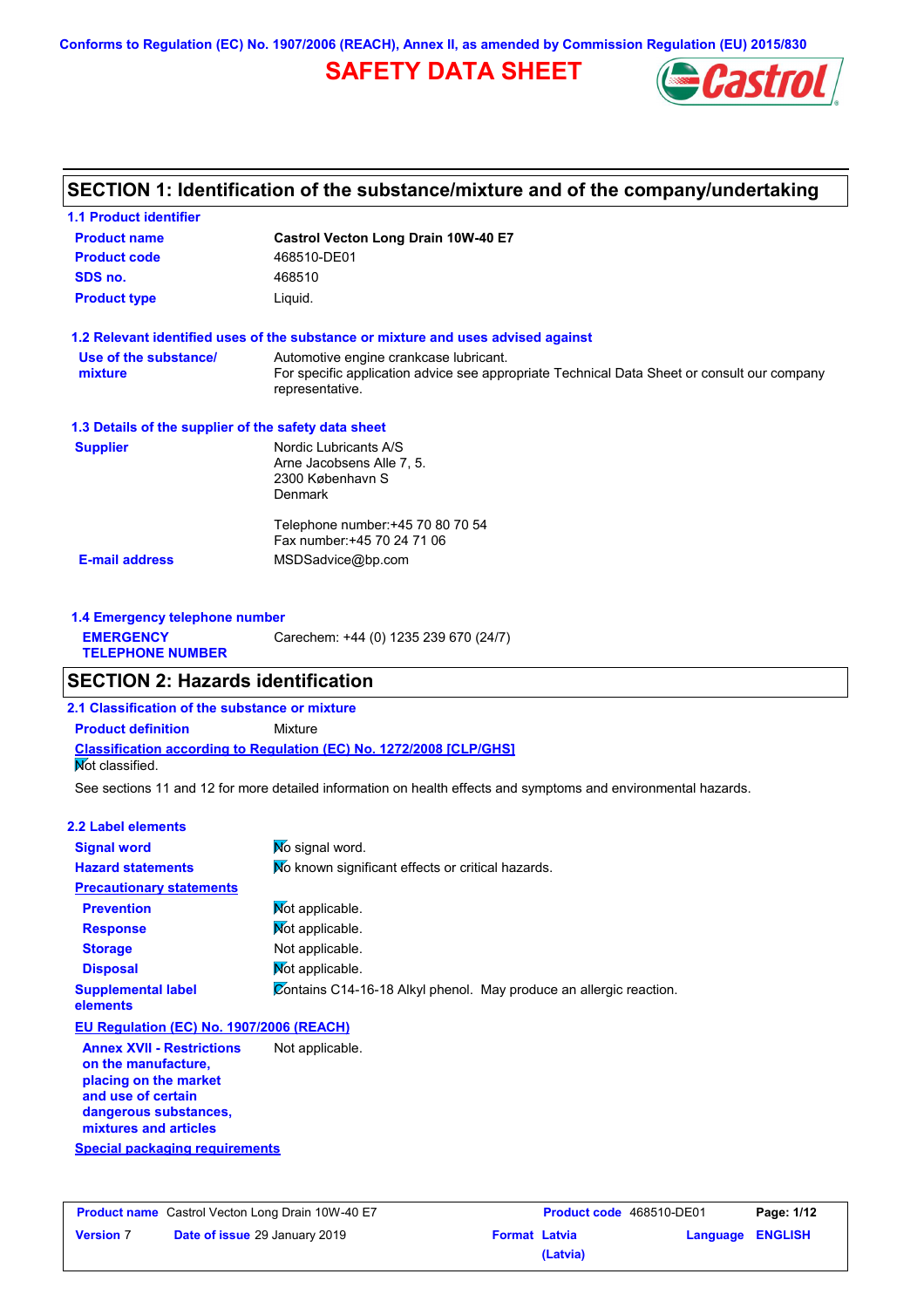## **SECTION 2: Hazards identification**

| <b>Containers to be fitted</b><br>with child-resistant<br>fastenings | Not applicable.                                                                                                                                                                                                               |
|----------------------------------------------------------------------|-------------------------------------------------------------------------------------------------------------------------------------------------------------------------------------------------------------------------------|
| <b>Tactile warning of danger</b>                                     | Not applicable.                                                                                                                                                                                                               |
| 2.3 Other hazards                                                    |                                                                                                                                                                                                                               |
| <b>Results of PBT and vPvB</b><br>assessment                         | Product does not meet the criteria for PBT or vPvB according to Regulation (EC) No. 1907/2006,<br>Annex XIII.                                                                                                                 |
| Other hazards which do<br>not result in classification               | Defatting to the skin.<br>USED ENGINE OILS<br>Used engine oil may contain hazardous components which have the potential to cause skin                                                                                         |
|                                                                      | cancer.<br>See Toxicological Information, section 11 of this Safety Data Sheet.<br>Experimental data on one or more of the components has been used to determine all or part of<br>the hazard classification of this product. |

## **SECTION 3: Composition/information on ingredients**

**3.2 Mixtures Product definition**

Mixture

Highly refined base oil (IP 346 DMSO extract < 3%). Proprietary performance additives.

| <b>Product/ingredient</b><br>name                                        | <b>Identifiers</b>                                                                   | $\frac{9}{6}$ | <b>Regulation (EC) No.</b><br>1272/2008 [CLP]                      | <b>Type</b> |
|--------------------------------------------------------------------------|--------------------------------------------------------------------------------------|---------------|--------------------------------------------------------------------|-------------|
| Distillates (petroleum), hydrotreated<br>heavy paraffinic                | REACH #: 01-2119484627-25<br>EC: 265-157-1<br>CAS: 64742-54-7<br>Index: 649-467-00-8 | ≥50 - ≤75     | Not classified.                                                    | $[2]$       |
| Base oil - unspecified                                                   | Varies - See Key to<br>abbreviations                                                 | ≥10 - ≤25     | Not classified.                                                    | $[2]$       |
| Distillates (petroleum), hydrotreated<br>heavy paraffinic                | REACH #: 01-2119484627-25<br>EC: 265-157-1<br>CAS: 64742-54-7<br>Index: 649-467-00-8 | ≥10 - ≤25     | Asp. Tox. 1, H304                                                  | [1] [2]     |
| zinc bis[O-(6-methylheptyl)] bis[O-(sec-<br>butyl)] bis(dithiophosphate) | REACH #: 01-2119543726-33<br>EC: 298-577-9<br>CAS: 93819-94-4                        | 2.5           | Skin Irrit. 2, H315<br>Eye Dam. 1, H318<br>Aquatic Chronic 2, H411 | $[1]$       |
| C14-16-18 Alkyl phenol                                                   | REACH #: 01-2119498288-19                                                            | - ≤3          | Skin Sens. 1B, H317<br>STOT RE 2, H373                             | $[1]$       |

**See Section 16 for the full text of the H statements declared above.**

### **Type**

[1] Substance classified with a health or environmental hazard

[2] Substance with a workplace exposure limit

[3] Substance meets the criteria for PBT according to Regulation (EC) No. 1907/2006, Annex XIII

[4] Substance meets the criteria for vPvB according to Regulation (EC) No. 1907/2006, Annex XIII

[5] Substance of equivalent concern

[6] Additional disclosure due to company policy

Occupational exposure limits, if available, are listed in Section 8.

### **SECTION 4: First aid measures**

| 4.1 Description of first aid measures                                                                                                                                                                                                                         |                                                                                                                                                                             |  |  |
|---------------------------------------------------------------------------------------------------------------------------------------------------------------------------------------------------------------------------------------------------------------|-----------------------------------------------------------------------------------------------------------------------------------------------------------------------------|--|--|
| In case of contact, immediately flush eyes with plenty of water for at least 15 minutes. Eyelids<br>Eye contact<br>should be held away from the eyeball to ensure thorough rinsing. Check for and remove any<br>contact lenses. Get medical attention.        |                                                                                                                                                                             |  |  |
| Wash skin thoroughly with soap and water or use recognised skin cleanser. Remove<br><b>Skin contact</b><br>contaminated clothing and shoes. Wash clothing before reuse. Clean shoes thoroughly before<br>reuse. Get medical attention if irritation develops. |                                                                                                                                                                             |  |  |
| <b>Inhalation</b>                                                                                                                                                                                                                                             | If inhaled, remove to fresh air. Get medical attention if symptoms occur.                                                                                                   |  |  |
| Do not induce vomiting unless directed to do so by medical personnel. Get medical attention if<br>Ingestion<br>symptoms occur.                                                                                                                                |                                                                                                                                                                             |  |  |
| <b>Protection of first-aiders</b>                                                                                                                                                                                                                             | No action shall be taken involving any personal risk or without suitable training. It may be<br>dangerous to the person providing aid to give mouth-to-mouth resuscitation. |  |  |
| <b>Product name</b> Castrol Vecton Long Drain 10W-40 E7                                                                                                                                                                                                       | <b>Product code</b> 468510-DE01<br>Page: 2/12                                                                                                                               |  |  |
| <b>Version 7</b>                                                                                                                                                                                                                                              | <b>Format Latvia</b><br><b>ENGLISH</b><br>Date of issue 29 January 2019<br>Language<br>(Latvia)                                                                             |  |  |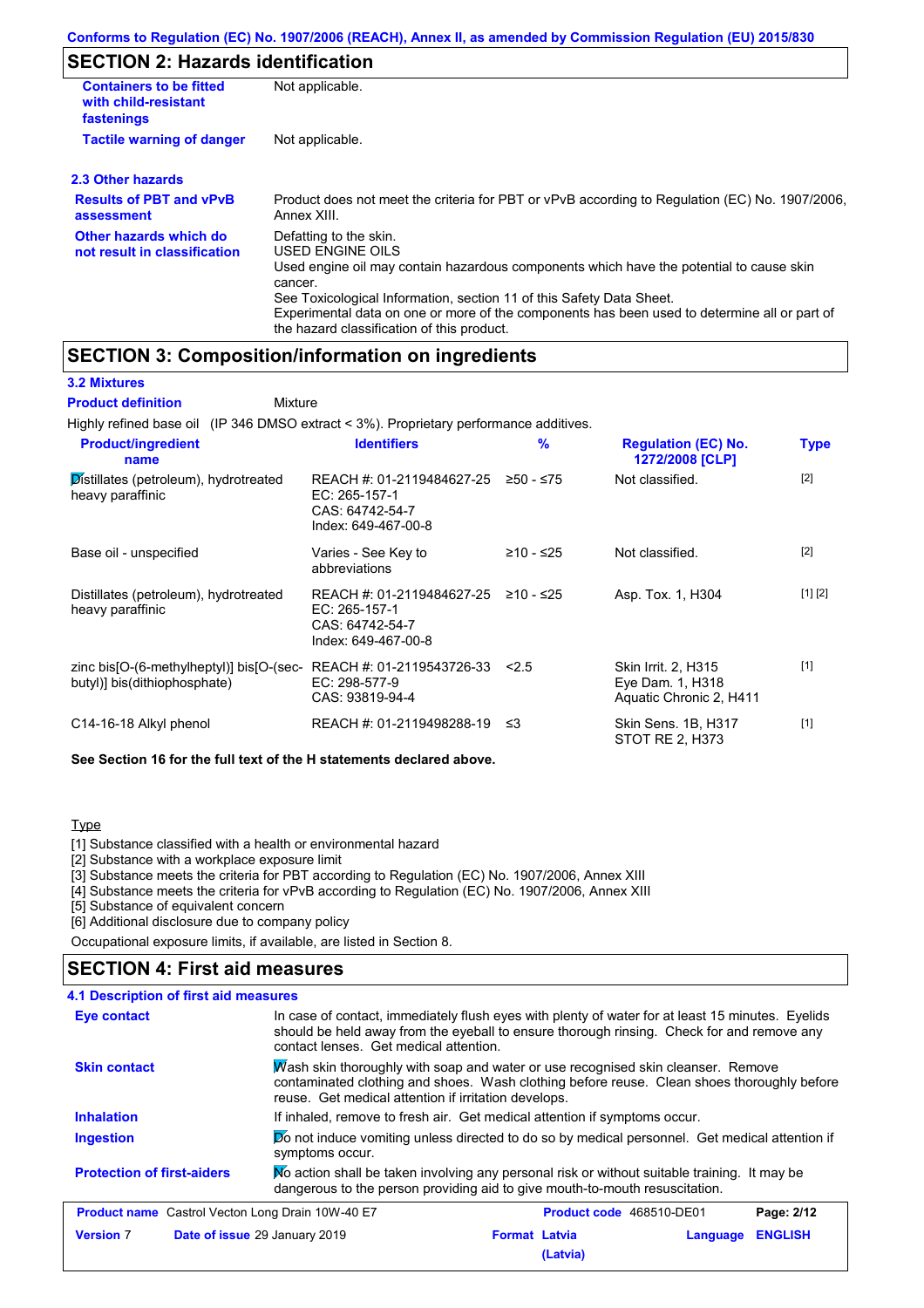## **SECTION 4: First aid measures**

### **4.2 Most important symptoms and effects, both acute and delayed**

See Section 11 for more detailed information on health effects and symptoms.

| <b>Potential acute health effects</b> |                                                                                                                   |
|---------------------------------------|-------------------------------------------------------------------------------------------------------------------|
| <b>Inhalation</b>                     | Vapour inhalation under ambient conditions is not normally a problem due to low vapour<br>pressure.               |
| <b>Ingestion</b>                      | No known significant effects or critical hazards.                                                                 |
| <b>Skin contact</b>                   | Mot considered a skin sensitizer. Based on data available for this or related materials.                          |
| <b>Eye contact</b>                    | Not classified as an eye irritant. Based on data available for this or related materials.                         |
|                                       | Delayed and immediate effects as well as chronic effects from short and long-term exposure                        |
| <b>Inhalation</b>                     | Overexposure to the inhalation of airborne droplets or aerosols may cause irritation of the<br>respiratory tract. |
| <b>Ingestion</b>                      | Ingestion of large quantities may cause nausea and diarrhoea.                                                     |
| <b>Skin contact</b>                   | Prolonged or repeated contact can defat the skin and lead to irritation and/or dermatitis.                        |
| Eye contact                           | Potential risk of transient stinging or redness if accidental eye contact occurs.                                 |
|                                       |                                                                                                                   |

### **4.3 Indication of any immediate medical attention and special treatment needed**

| <b>Notes to physician</b>               | Treatment should in general be symptomatic and directed to relieving any effects. |
|-----------------------------------------|-----------------------------------------------------------------------------------|
| <b>SECTION 5: Firefighting measures</b> |                                                                                   |
| 5.1 Extinguishing media                 |                                                                                   |

| <b>Suitable extinguishing</b><br>media                    | In case of fire, use foam, dry chemical or carbon dioxide extinguisher or spray.                                                                                                                                                                                                                                                                                  |
|-----------------------------------------------------------|-------------------------------------------------------------------------------------------------------------------------------------------------------------------------------------------------------------------------------------------------------------------------------------------------------------------------------------------------------------------|
| <b>Unsuitable extinguishing</b><br>media                  | Do not use water jet. The use of a water jet may cause the fire to spread by splashing the<br>burning product.                                                                                                                                                                                                                                                    |
| 5.2 Special hazards arising from the substance or mixture |                                                                                                                                                                                                                                                                                                                                                                   |
| <b>Hazards from the</b><br>substance or mixture           | In a fire or if heated, a pressure increase will occur and the container may burst.                                                                                                                                                                                                                                                                               |
| <b>Hazardous combustion</b><br>products                   | Combustion products may include the following:<br>carbon oxides (CO, CO <sub>2</sub> ) (carbon monoxide, carbon dioxide)                                                                                                                                                                                                                                          |
| <b>5.3 Advice for firefighters</b>                        |                                                                                                                                                                                                                                                                                                                                                                   |
| <b>Special precautions for</b><br>fire-fighters           | No action shall be taken involving any personal risk or without suitable training. Promptly<br>isolate the scene by removing all persons from the vicinity of the incident if there is a fire.                                                                                                                                                                    |
| <b>Special protective</b><br>equipment for fire-fighters  | Fire-fighters should wear appropriate protective equipment and self-contained breathing<br>apparatus (SCBA) with a full face-piece operated in positive pressure mode. Clothing for fire-<br>fighters (including helmets, protective boots and gloves) conforming to European standard EN<br>469 will provide a basic level of protection for chemical incidents. |

## **SECTION 6: Accidental release measures**

### **6.1 Personal precautions, protective equipment and emergency procedures**

| For non-emergency<br>personnel          | No action shall be taken involving any personal risk or without suitable training. Evacuate<br>surrounding areas. Keep unnecessary and unprotected personnel from entering. Do not touch<br>or walk through spilt material. Floors may be slippery; use care to avoid falling. Put on<br>appropriate personal protective equipment.                                                  |
|-----------------------------------------|--------------------------------------------------------------------------------------------------------------------------------------------------------------------------------------------------------------------------------------------------------------------------------------------------------------------------------------------------------------------------------------|
| For emergency responders                | Entry into a confined space or poorly ventilated area contaminated with vapour, mist or fume is<br>extremely hazardous without the correct respiratory protective equipment and a safe system of<br>work. Wear self-contained breathing apparatus. Wear a suitable chemical protective suit.<br>Chemical resistant boots. See also the information in "For non-emergency personnel". |
| <b>6.2 Environmental</b><br>precautions | Avoid dispersal of spilt material and runoff and contact with soil, waterways, drains and sewers.<br>Inform the relevant authorities if the product has caused environmental pollution (sewers,<br>waterways, soil or air).                                                                                                                                                          |

### **6.3 Methods and material for containment and cleaning up**

**Small spill**

Stop leak if without risk. Move containers from spill area. Absorb with an inert material and place in an appropriate waste disposal container. Dispose of via a licensed waste disposal contractor.

| <b>Product name</b> Castrol Vecton Long Drain 10W-40 E7 |                                      | <b>Product code</b> 468510-DE01 |          | Page: 3/12       |  |
|---------------------------------------------------------|--------------------------------------|---------------------------------|----------|------------------|--|
| <b>Version 7</b>                                        | <b>Date of issue 29 January 2019</b> | <b>Format Latvia</b>            |          | Language ENGLISH |  |
|                                                         |                                      |                                 | (Latvia) |                  |  |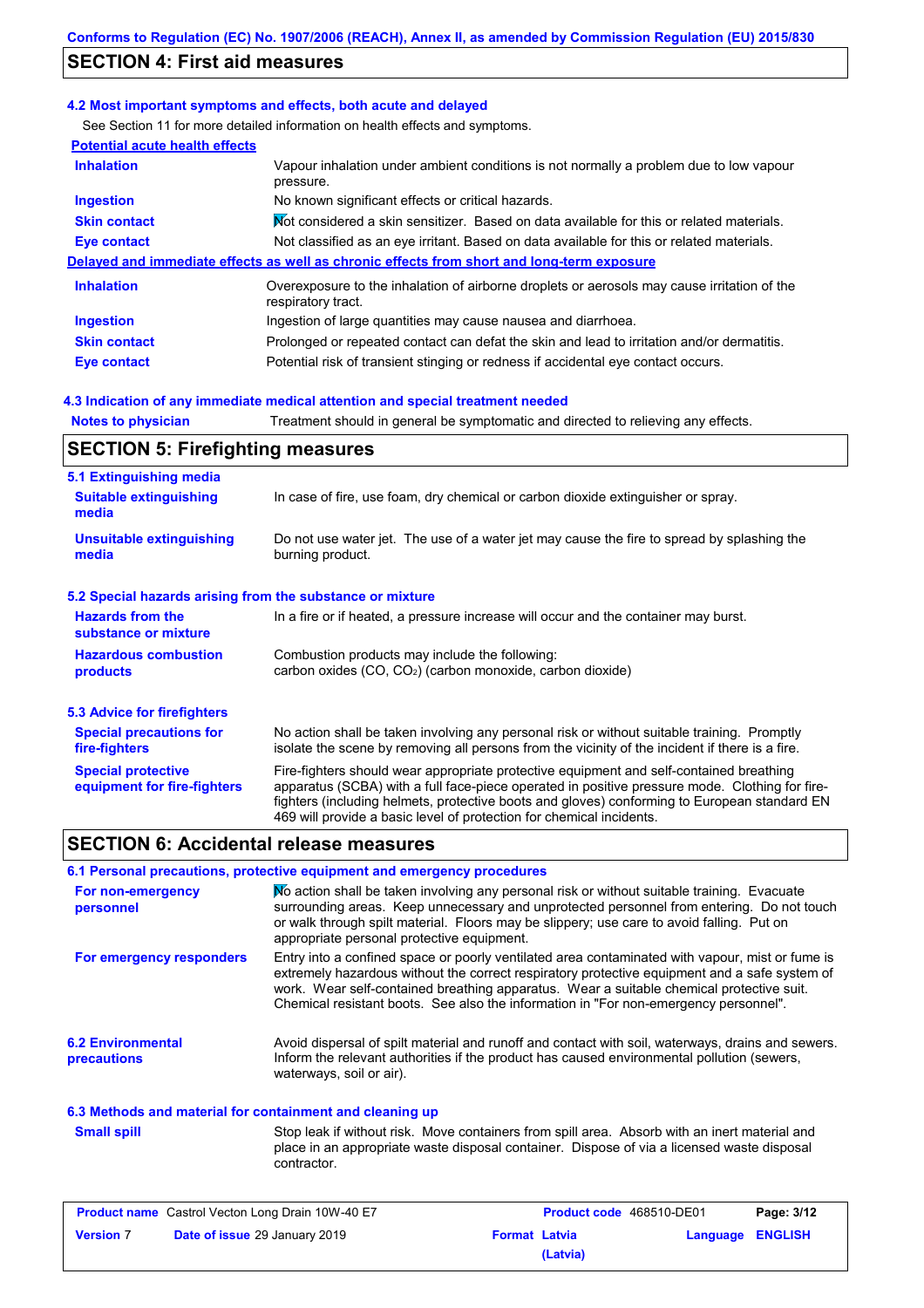### **SECTION 6: Accidental release measures**

| Large spill                               | Stop leak if without risk. Move containers from spill area. Prevent entry into sewers, water<br>courses, basements or confined areas. Contain and collect spillage with non-combustible,<br>absorbent material e.g. sand, earth, vermiculite or diatomaceous earth and place in container<br>for disposal according to local regulations. Dispose of via a licensed waste disposal contractor. |
|-------------------------------------------|------------------------------------------------------------------------------------------------------------------------------------------------------------------------------------------------------------------------------------------------------------------------------------------------------------------------------------------------------------------------------------------------|
| 6.4 Reference to other<br><b>sections</b> | See Section 1 for emergency contact information.<br>See Section 5 for firefighting measures.<br>See Section 8 for information on appropriate personal protective equipment.<br>See Section 12 for environmental precautions.<br>See Section 13 for additional waste treatment information.                                                                                                     |

## **SECTION 7: Handling and storage**

| 7.1 Precautions for safe handling                                                    |                                                                                                                                                                                                                                                                                                                                                                                                                                                                                          |
|--------------------------------------------------------------------------------------|------------------------------------------------------------------------------------------------------------------------------------------------------------------------------------------------------------------------------------------------------------------------------------------------------------------------------------------------------------------------------------------------------------------------------------------------------------------------------------------|
| <b>Protective measures</b>                                                           | $\triangleright$ to appropriate personal protective equipment.                                                                                                                                                                                                                                                                                                                                                                                                                           |
| <b>Advice on general</b><br>occupational hygiene                                     | Eating, drinking and smoking should be prohibited in areas where this material is handled.<br>stored and processed. Wash thoroughly after handling. Remove contaminated clothing and<br>protective equipment before entering eating areas. See also Section 8 for additional<br>information on hygiene measures.                                                                                                                                                                         |
| <b>7.2 Conditions for safe</b><br>storage, including any<br><b>incompatibilities</b> | Store in accordance with local requiations. Store in a dry, cool and well-ventilated area, away<br>from incompatible materials (see Section 10). Keep away from heat and direct sunlight. Keep<br>container tightly closed and sealed until ready for use. Containers that have been opened must<br>be carefully resealed and kept upright to prevent leakage. Store and use only in equipment/<br>containers designed for use with this product. Do not store in unlabelled containers. |
| <b>Not suitable</b>                                                                  | Prolonged exposure to elevated temperature.                                                                                                                                                                                                                                                                                                                                                                                                                                              |
| 7.3 Specific end use(s)                                                              |                                                                                                                                                                                                                                                                                                                                                                                                                                                                                          |
| <b>Recommendations</b>                                                               | See section 1.2 and Exposure scenarios in annex, if applicable.                                                                                                                                                                                                                                                                                                                                                                                                                          |

## **SECTION 8: Exposure controls/personal protection**

#### **8.1 Control parameters**

**Occupational exposure limits**

**Product/ingredient name Exposure limit values Recommended monitoring procedures** If this product contains ingredients with exposure limits, personal, workplace atmosphere or biological monitoring may be required to determine the effectiveness of the ventilation or other control measures and/or the necessity to use respiratory protective equipment. Reference should be made to monitoring standards, such as the following: European Standard EN 689 (Workplace atmospheres - Guidance for the assessment of exposure by inhalation to chemical agents for comparison with limit values and measurement strategy) European Standard EN 14042 (Workplace atmospheres - Guide for the application and use of procedures for the assessment of exposure to chemical and biological agents) European Standard EN 482 (Workplace atmospheres - General requirements for the performance of procedures for the measurement of chemical agents) Reference to national guidance documents for methods for Whilst specific OELs for certain components may be shown in this section, other components may be present in any mist, vapour or dust produced. Therefore, the specific OELs may not be applicable to the product as a whole and are provided for guidance only. Distillates (petroleum), hydrotreated heavy paraffinic **Ministers Cabinet Regulations Nr.325 - AER (Latvia).** TWA: 5 mg/m<sup>3</sup> 8 hours. Issued/Revised: 5/2007 Base oil - unspecified **Ministers Cabinet Regulations Nr.325 - AER (Latvia).** TWA: 5 mg/m<sup>3</sup> 8 hours. Issued/Revised: 5/2007 Distillates (petroleum), hydrotreated heavy paraffinic **Ministers Cabinet Regulations Nr.325 - AER (Latvia).** TWA: 5 mg/m<sup>3</sup> 8 hours. Issued/Revised: 5/2007

the determination of hazardous substances will also be required.

#### **Derived No Effect Level**

No DNELs/DMELs available.

#### **Predicted No Effect Concentration**

No PNECs available

### **8.2 Exposure controls**

|                  | <b>Product name</b> Castrol Vecton Long Drain 10W-40 E7 |                      | <b>Product code</b> 468510-DE01 |                  | Page: 4/12 |
|------------------|---------------------------------------------------------|----------------------|---------------------------------|------------------|------------|
| <b>Version 7</b> | <b>Date of issue 29 January 2019</b>                    | <b>Format Latvia</b> |                                 | Language ENGLISH |            |
|                  |                                                         |                      | (Latvia)                        |                  |            |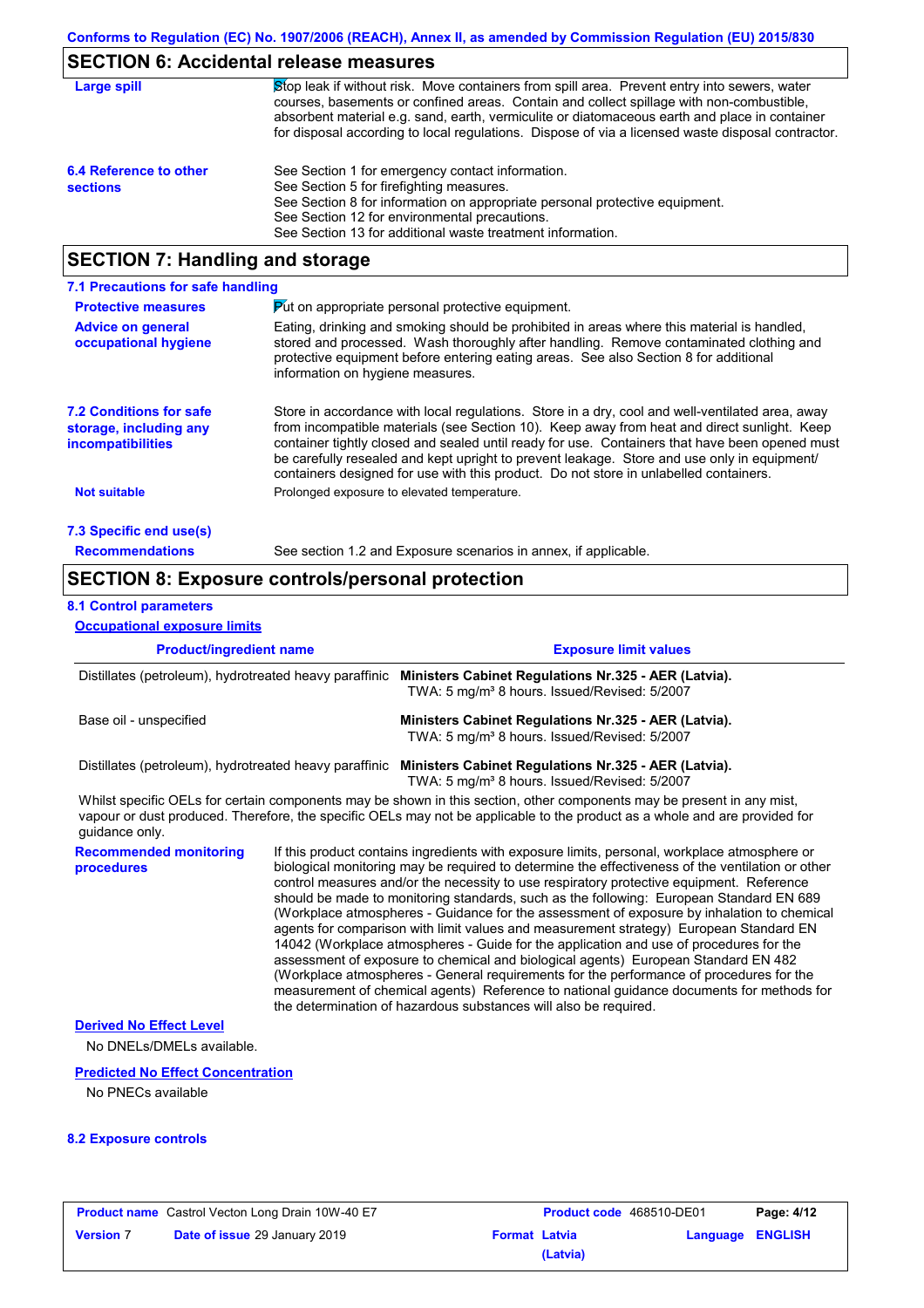# **SECTION 8: Exposure controls/personal protection**

| <b>Appropriate engineering</b><br>controls | Provide exhaust ventilation or other engineering controls to keep the relevant airborne<br>concentrations below their respective occupational exposure limits.<br>All activities involving chemicals should be assessed for their risks to health, to ensure<br>exposures are adequately controlled. Personal protective equipment should only be considered<br>after other forms of control measures (e.g. engineering controls) have been suitably evaluated.<br>Personal protective equipment should conform to appropriate standards, be suitable for use, be<br>kept in good condition and properly maintained.<br>Your supplier of personal protective equipment should be consulted for advice on selection and<br>appropriate standards. For further information contact your national organisation for standards.<br>The final choice of protective equipment will depend upon a risk assessment. It is important to<br>ensure that all items of personal protective equipment are compatible. |
|--------------------------------------------|---------------------------------------------------------------------------------------------------------------------------------------------------------------------------------------------------------------------------------------------------------------------------------------------------------------------------------------------------------------------------------------------------------------------------------------------------------------------------------------------------------------------------------------------------------------------------------------------------------------------------------------------------------------------------------------------------------------------------------------------------------------------------------------------------------------------------------------------------------------------------------------------------------------------------------------------------------------------------------------------------------|
| <b>Individual protection measures</b>      |                                                                                                                                                                                                                                                                                                                                                                                                                                                                                                                                                                                                                                                                                                                                                                                                                                                                                                                                                                                                         |
| <b>Hygiene measures</b>                    | Mash hands, forearms and face thoroughly after handling chemical products, before eating,<br>smoking and using the lavatory and at the end of the working period. Ensure that eyewash<br>stations and safety showers are close to the workstation location.                                                                                                                                                                                                                                                                                                                                                                                                                                                                                                                                                                                                                                                                                                                                             |
| <b>Respiratory protection</b>              | In case of insufficient ventilation, wear suitable respiratory equipment.<br>The correct choice of respiratory protection depends upon the chemicals being handled, the<br>conditions of work and use, and the condition of the respiratory equipment. Safety procedures<br>should be developed for each intended application. Respiratory protection equipment should<br>therefore be chosen in consultation with the supplier/manufacturer and with a full assessment<br>of the working conditions.                                                                                                                                                                                                                                                                                                                                                                                                                                                                                                   |
| <b>Eye/face protection</b>                 | Safety glasses with side shields.                                                                                                                                                                                                                                                                                                                                                                                                                                                                                                                                                                                                                                                                                                                                                                                                                                                                                                                                                                       |
| <b>Skin protection</b>                     |                                                                                                                                                                                                                                                                                                                                                                                                                                                                                                                                                                                                                                                                                                                                                                                                                                                                                                                                                                                                         |
| <b>Hand protection</b>                     | <b>General Information:</b>                                                                                                                                                                                                                                                                                                                                                                                                                                                                                                                                                                                                                                                                                                                                                                                                                                                                                                                                                                             |
|                                            | Because specific work environments and material handling practices vary, safety procedures<br>should be developed for each intended application. The correct choice of protective gloves<br>depends upon the chemicals being handled, and the conditions of work and use. Most gloves<br>provide protection for only a limited time before they must be discarded and replaced (even the<br>best chemically resistant gloves will break down after repeated chemical exposures).                                                                                                                                                                                                                                                                                                                                                                                                                                                                                                                        |
|                                            | Gloves should be chosen in consultation with the supplier / manufacturer and taking account of<br>a full assessment of the working conditions.                                                                                                                                                                                                                                                                                                                                                                                                                                                                                                                                                                                                                                                                                                                                                                                                                                                          |
|                                            | Recommended: Nitrile gloves.<br><b>Breakthrough time:</b>                                                                                                                                                                                                                                                                                                                                                                                                                                                                                                                                                                                                                                                                                                                                                                                                                                                                                                                                               |
|                                            | Breakthrough time data are generated by glove manufacturers under laboratory test conditions<br>and represent how long a glove can be expected to provide effective permeation resistance. It<br>is important when following breakthrough time recommendations that actual workplace<br>conditions are taken into account. Always consult with your glove supplier for up-to-date<br>technical information on breakthrough times for the recommended glove type.<br>Our recommendations on the selection of gloves are as follows:                                                                                                                                                                                                                                                                                                                                                                                                                                                                      |
|                                            | Continuous contact:                                                                                                                                                                                                                                                                                                                                                                                                                                                                                                                                                                                                                                                                                                                                                                                                                                                                                                                                                                                     |
|                                            | Gloves with a minimum breakthrough time of 240 minutes, or >480 minutes if suitable gloves<br>can be obtained.<br>If suitable gloves are not available to offer that level of protection, gloves with shorter<br>breakthrough times may be acceptable as long as appropriate glove maintenance and<br>replacement regimes are determined and adhered to.                                                                                                                                                                                                                                                                                                                                                                                                                                                                                                                                                                                                                                                |
|                                            | Short-term / splash protection:                                                                                                                                                                                                                                                                                                                                                                                                                                                                                                                                                                                                                                                                                                                                                                                                                                                                                                                                                                         |
|                                            | Recommended breakthrough times as above.<br>It is recognised that for short-term, transient exposures, gloves with shorter breakthrough times<br>may commonly be used. Therefore, appropriate maintenance and replacement regimes must<br>be determined and rigorously followed.                                                                                                                                                                                                                                                                                                                                                                                                                                                                                                                                                                                                                                                                                                                        |
|                                            | <b>Glove Thickness:</b>                                                                                                                                                                                                                                                                                                                                                                                                                                                                                                                                                                                                                                                                                                                                                                                                                                                                                                                                                                                 |
|                                            | For general applications, we recommend gloves with a thickness typically greater than 0.35 mm.                                                                                                                                                                                                                                                                                                                                                                                                                                                                                                                                                                                                                                                                                                                                                                                                                                                                                                          |
|                                            | It should be emphasised that glove thickness is not necessarily a good predictor of glove<br>resistance to a specific chemical, as the permeation efficiency of the glove will be dependent<br>on the exact composition of the glove material. Therefore, glove selection should also be based<br>on consideration of the task requirements and knowledge of breakthrough times.<br>Glove thickness may also vary depending on the glove manufacturer, the glove type and the<br>glove model. Therefore, the manufacturers' technical data should always be taken into account<br>to ensure selection of the most appropriate glove for the task.                                                                                                                                                                                                                                                                                                                                                       |

|                  | <b>Product name</b> Castrol Vecton Long Drain 10W-40 E7 |                      | Product code 468510-DE01 |                         | Page: 5/12 |
|------------------|---------------------------------------------------------|----------------------|--------------------------|-------------------------|------------|
| <b>Version 7</b> | Date of issue 29 January 2019                           | <b>Format Latvia</b> |                          | <b>Language ENGLISH</b> |            |
|                  |                                                         |                      | (Latvia)                 |                         |            |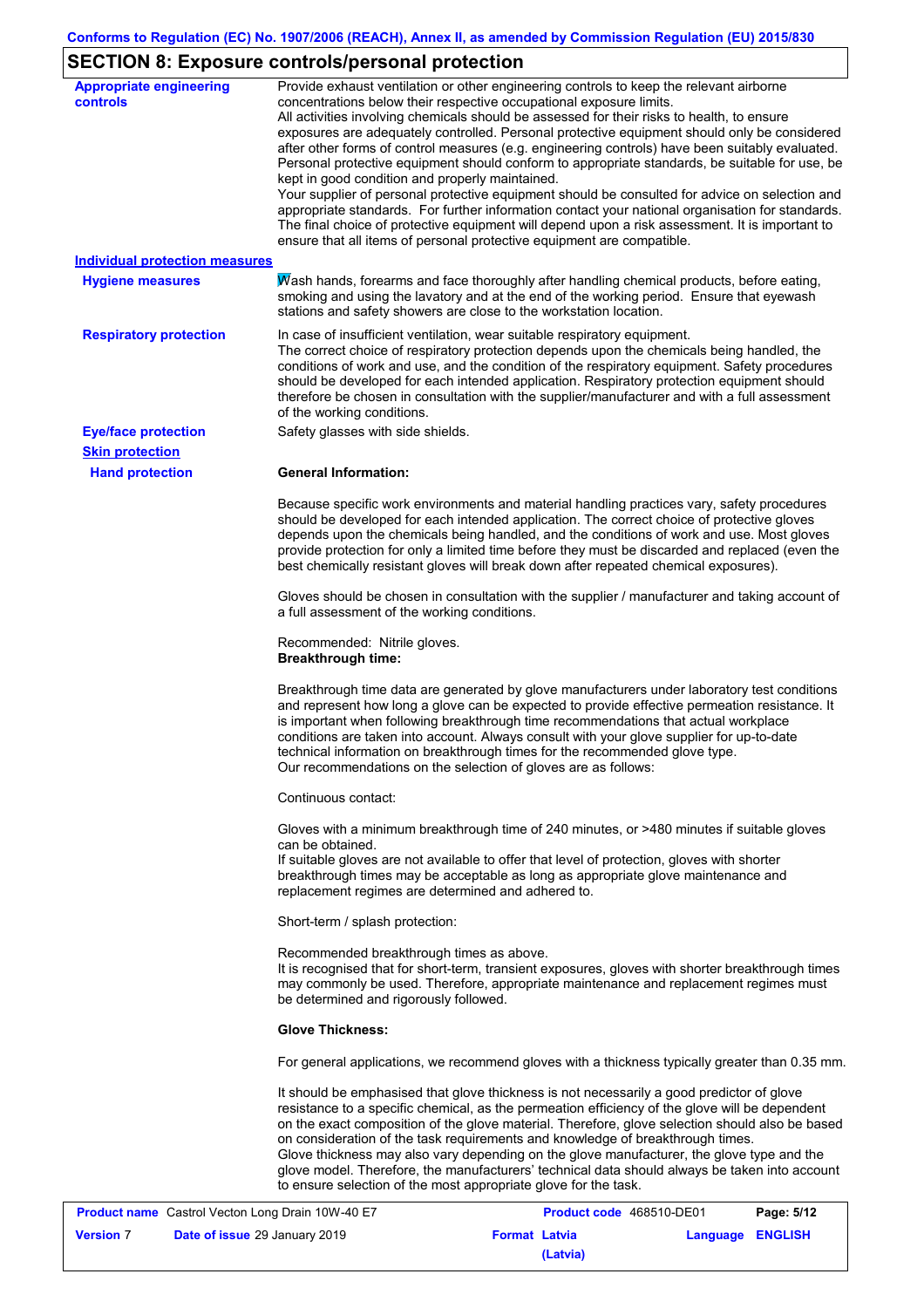# **SECTION 8: Exposure controls/personal protection**

|                                           | Note: Depending on the activity being conducted, gloves of varying thickness may be required<br>for specific tasks. For example:                                                                                                                                                                                                                                                                                                                                                                                                                                                                                                                                                      |
|-------------------------------------------|---------------------------------------------------------------------------------------------------------------------------------------------------------------------------------------------------------------------------------------------------------------------------------------------------------------------------------------------------------------------------------------------------------------------------------------------------------------------------------------------------------------------------------------------------------------------------------------------------------------------------------------------------------------------------------------|
|                                           | • Thinner gloves (down to 0.1 mm or less) may be required where a high degree of manual<br>dexterity is needed. However, these gloves are only likely to give short duration protection and<br>would normally be just for single use applications, then disposed of.                                                                                                                                                                                                                                                                                                                                                                                                                  |
|                                           | • Thicker gloves (up to 3 mm or more) may be required where there is a mechanical (as well<br>as a chemical) risk i.e. where there is abrasion or puncture potential.                                                                                                                                                                                                                                                                                                                                                                                                                                                                                                                 |
| <b>Skin and body</b>                      | Use of protective clothing is good industrial practice.<br>Personal protective equipment for the body should be selected based on the task being<br>performed and the risks involved and should be approved by a specialist before handling this<br>product.<br>Cotton or polyester/cotton overalls will only provide protection against light superficial<br>contamination that will not soak through to the skin. Overalls should be laundered on a regular<br>basis. When the risk of skin exposure is high (e.g. when cleaning up spillages or if there is a<br>risk of splashing) then chemical resistant aprons and/or impervious chemical suits and boots<br>will be required. |
| <b>Refer to standards:</b>                | Respiratory protection: EN 529<br>Gloves: EN 420, EN 374<br>Eye protection: EN 166<br>Filtering half-mask: EN 149<br>Filtering half-mask with valve: EN 405<br>Half-mask: EN 140 plus filter<br>Full-face mask: EN 136 plus filter<br>Particulate filters: EN 143<br>Gas/combined filters: EN 14387                                                                                                                                                                                                                                                                                                                                                                                   |
| <b>Environmental exposure</b><br>controls | Emissions from ventilation or work process equipment should be checked to ensure they<br>comply with the requirements of environmental protection legislation. In some cases, fume<br>scrubbers, filters or engineering modifications to the process equipment will be necessary to<br>reduce emissions to acceptable levels.                                                                                                                                                                                                                                                                                                                                                         |

## **SECTION 9: Physical and chemical properties**

| 9.1 Information on basic physical and chemical properties |                                                                                                                                           |
|-----------------------------------------------------------|-------------------------------------------------------------------------------------------------------------------------------------------|
| <b>Appearance</b>                                         |                                                                                                                                           |
| <b>Physical state</b>                                     | Liquid.                                                                                                                                   |
| <b>Colour</b>                                             | Brown.                                                                                                                                    |
| <b>Odour</b>                                              | Not available.                                                                                                                            |
| <b>Odour threshold</b>                                    | Not available.                                                                                                                            |
| pH                                                        | Not available.                                                                                                                            |
| <b>Melting point/freezing point</b>                       | Not available.                                                                                                                            |
| Initial boiling point and boiling<br>range                | Not available.                                                                                                                            |
| <b>Pour point</b>                                         | -42 $^{\circ}$ C                                                                                                                          |
| <b>Flash point</b>                                        | Open cup: 230°C (446°F) [Cleveland.]                                                                                                      |
| <b>Evaporation rate</b>                                   | Not available.                                                                                                                            |
| <b>Flammability (solid, gas)</b>                          | Not available.                                                                                                                            |
| <b>Upper/lower flammability or</b><br>explosive limits    | Not available.                                                                                                                            |
| <b>Vapour pressure</b>                                    | Not available.                                                                                                                            |
| <b>Vapour density</b>                                     | Not available.                                                                                                                            |
| <b>Relative density</b>                                   | Not available.                                                                                                                            |
| <b>Density</b>                                            | <1000 kg/m <sup>3</sup> (<1 g/cm <sup>3</sup> ) at 15 <sup>°</sup> C                                                                      |
| <b>Solubility(ies)</b>                                    | insoluble in water.                                                                                                                       |
| <b>Partition coefficient: n-octanol/</b><br>water         | Not available.                                                                                                                            |
| <b>Auto-ignition temperature</b>                          | Not available.                                                                                                                            |
| <b>Decomposition temperature</b>                          | Not available.                                                                                                                            |
| <b>Viscosity</b>                                          | Kinematic: 86.3 mm <sup>2</sup> /s (86.3 cSt) at $40^{\circ}$ C<br>Kinematic: 12.5 to 16.3 mm <sup>2</sup> /s (12.5 to 16.3 cSt) at 100°C |
| <b>Product name</b> Castrol Vecton Long Drain 10W-40 E7   | Product code 468510-DE01<br>Page: 6/12                                                                                                    |
| <b>Version 7</b><br>Date of issue 29 January 2019         | <b>Format Latvia</b><br><b>ENGLISH</b><br>Language<br>(Latvia)                                                                            |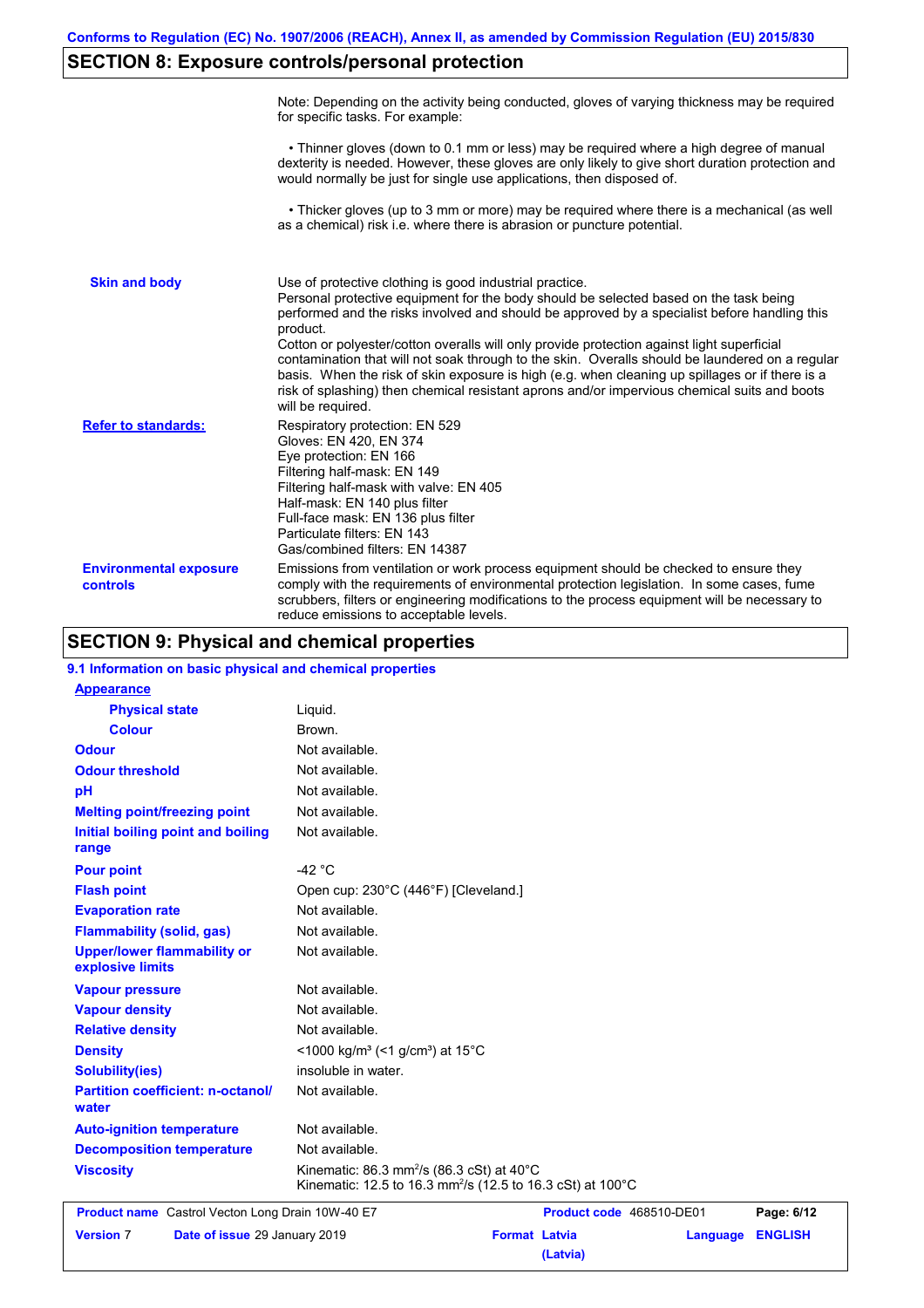# **SECTION 9: Physical and chemical properties**

| <b>Explosive properties</b> | Not available. |
|-----------------------------|----------------|
| <b>Oxidising properties</b> | Not available. |

### **9.2 Other information**

No additional information.

| <b>10.1 Reactivity</b>                            | No specific test data available for this product. Refer to Conditions to avoid and Incompatible<br>materials for additional information.                                |
|---------------------------------------------------|-------------------------------------------------------------------------------------------------------------------------------------------------------------------------|
| <b>10.2 Chemical stability</b>                    | The product is stable.                                                                                                                                                  |
| <b>10.3 Possibility of</b><br>hazardous reactions | Under normal conditions of storage and use, hazardous reactions will not occur.<br>Under normal conditions of storage and use, hazardous polymerisation will not occur. |
| <b>10.4 Conditions to avoid</b>                   | Avoid all possible sources of ignition (spark or flame).                                                                                                                |
| 10.5 Incompatible materials                       | Reactive or incompatible with the following materials: oxidising materials.                                                                                             |
| <b>10.6 Hazardous</b><br>decomposition products   | Under normal conditions of storage and use, hazardous decomposition products should not be<br>produced.                                                                 |

### **SECTION 11: Toxicological information**

### **11.1 Information on toxicological effects**

**Acute toxicity estimates**

| <b>Route</b>                                            |                                                                                                                                                                                                                                                                                                                                                                                                          | <b>ATE value</b>                |                |
|---------------------------------------------------------|----------------------------------------------------------------------------------------------------------------------------------------------------------------------------------------------------------------------------------------------------------------------------------------------------------------------------------------------------------------------------------------------------------|---------------------------------|----------------|
| Not available.                                          |                                                                                                                                                                                                                                                                                                                                                                                                          |                                 |                |
| <b>Information on likely</b><br>routes of exposure      | Routes of entry anticipated: Dermal, Inhalation.                                                                                                                                                                                                                                                                                                                                                         |                                 |                |
| <b>Potential acute health effects</b>                   |                                                                                                                                                                                                                                                                                                                                                                                                          |                                 |                |
| <b>Inhalation</b>                                       | Vapour inhalation under ambient conditions is not normally a problem due to low vapour<br>pressure.                                                                                                                                                                                                                                                                                                      |                                 |                |
| <b>Ingestion</b>                                        | No known significant effects or critical hazards.                                                                                                                                                                                                                                                                                                                                                        |                                 |                |
| <b>Skin contact</b>                                     | Not considered a skin sensitizer. Based on data available for this or related materials.                                                                                                                                                                                                                                                                                                                 |                                 |                |
| <b>Eye contact</b>                                      | Not classified as an eye irritant. Based on data available for this or related materials.                                                                                                                                                                                                                                                                                                                |                                 |                |
|                                                         | <b>Symptoms related to the physical, chemical and toxicological characteristics</b>                                                                                                                                                                                                                                                                                                                      |                                 |                |
| <b>Inhalation</b>                                       | No specific data.                                                                                                                                                                                                                                                                                                                                                                                        |                                 |                |
| <b>Ingestion</b>                                        | No specific data.                                                                                                                                                                                                                                                                                                                                                                                        |                                 |                |
| <b>Skin contact</b>                                     | Adverse symptoms may include the following:<br>irritation<br>dryness<br>cracking                                                                                                                                                                                                                                                                                                                         |                                 |                |
| <b>Eye contact</b>                                      | No specific data.                                                                                                                                                                                                                                                                                                                                                                                        |                                 |                |
|                                                         | Delayed and immediate effects as well as chronic effects from short and long-term exposure                                                                                                                                                                                                                                                                                                               |                                 |                |
| <b>Inhalation</b>                                       | Overexposure to the inhalation of airborne droplets or aerosols may cause irritation of the<br>respiratory tract.                                                                                                                                                                                                                                                                                        |                                 |                |
| <b>Ingestion</b>                                        | Ingestion of large quantities may cause nausea and diarrhoea.                                                                                                                                                                                                                                                                                                                                            |                                 |                |
| <b>Skin contact</b>                                     | Prolonged or repeated contact can defat the skin and lead to irritation and/or dermatitis.                                                                                                                                                                                                                                                                                                               |                                 |                |
| <b>Eye contact</b>                                      | Potential risk of transient stinging or redness if accidental eye contact occurs.                                                                                                                                                                                                                                                                                                                        |                                 |                |
| <b>Potential chronic health effects</b>                 |                                                                                                                                                                                                                                                                                                                                                                                                          |                                 |                |
| General                                                 | USED ENGINE OILS<br>Combustion products resulting from the operation of internal combustion engines contaminate<br>engine oils during use. Used engine oil may contain hazardous components which have the<br>potential to cause skin cancer. Frequent or prolonged contact with all types and makes of used<br>engine oil must therefore be avoided and a high standard of personal hygiene maintained. |                                 |                |
| <b>Carcinogenicity</b>                                  | No known significant effects or critical hazards.                                                                                                                                                                                                                                                                                                                                                        |                                 |                |
| <b>Mutagenicity</b>                                     | No known significant effects or critical hazards.                                                                                                                                                                                                                                                                                                                                                        |                                 |                |
| <b>Developmental effects</b>                            | No known significant effects or critical hazards.                                                                                                                                                                                                                                                                                                                                                        |                                 |                |
| <b>Product name</b> Castrol Vecton Long Drain 10W-40 E7 |                                                                                                                                                                                                                                                                                                                                                                                                          | <b>Product code</b> 468510-DE01 | Page: 7/12     |
| <b>Version 7</b>                                        | Date of issue 29 January 2019<br><b>Format Latvia</b>                                                                                                                                                                                                                                                                                                                                                    | Language<br>(Latvia)            | <b>ENGLISH</b> |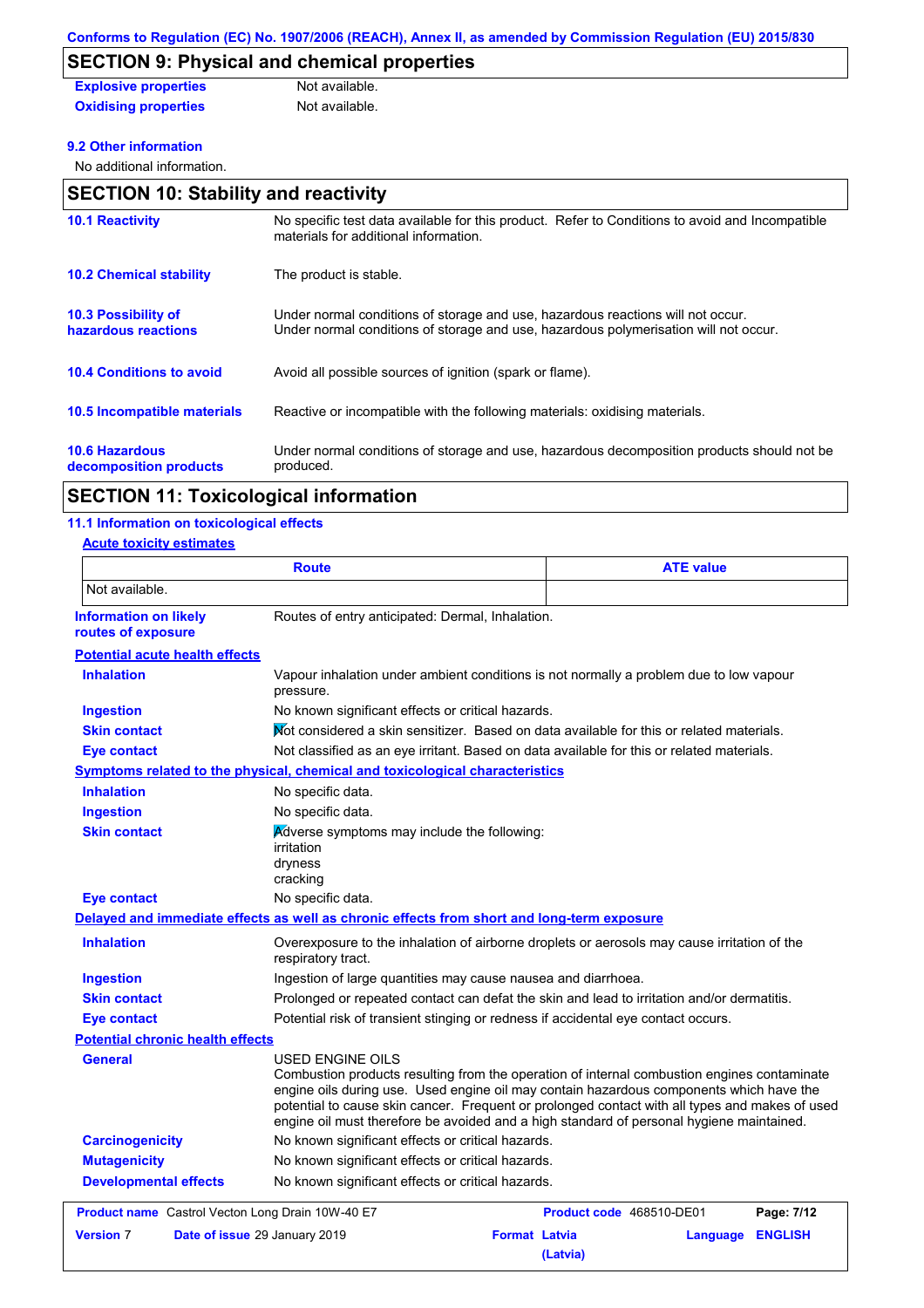## **SECTION 11: Toxicological information**

**Fertility effects** No known significant effects or critical hazards.

### **SECTION 12: Ecological information**

### **12.1 Toxicity**

**Environmental hazards** Not classified as dangerous

### **12.2 Persistence and degradability**

Not expected to be rapidly degradable.

#### **12.3 Bioaccumulative potential**

This product is not expected to bioaccumulate through food chains in the environment.

| <b>12.4 Mobility in soil</b>                                  |                                                                      |
|---------------------------------------------------------------|----------------------------------------------------------------------|
| <b>Soil/water partition</b><br>coefficient (K <sub>oc</sub> ) | Not available.                                                       |
| <b>Mobility</b>                                               | Spillages may penetrate the soil causing ground water contamination. |

### **12.5 Results of PBT and vPvB assessment**

Product does not meet the criteria for PBT or vPvB according to Regulation (EC) No. 1907/2006, Annex XIII.

| 12.6 Other adverse effects          |                                                                                                                           |
|-------------------------------------|---------------------------------------------------------------------------------------------------------------------------|
| <b>Other ecological information</b> | Spills may form a film on water surfaces causing physical damage to organisms. Oxygen<br>transfer could also be impaired. |

## **SECTION 13: Disposal considerations**

### **13.1 Waste treatment methods**

**Product**

```
Methods of disposal
```
**Hazardous waste** Yes. Where possible, arrange for product to be recycled. Dispose of via an authorised person/ licensed waste disposal contractor in accordance with local regulations.

## **European waste catalogue (EWC)**

| Waste code | <b>Waste designation</b>                |
|------------|-----------------------------------------|
| $130208*$  | other engine, gear and lubricating oils |

However, deviation from the intended use and/or the presence of any potential contaminants may require an alternative waste disposal code to be assigned by the end user.

#### **Packaging**

| <b>Methods of disposal</b> | Where possible, arrange for product to be recycled. Dispose of via an authorised person/<br>licensed waste disposal contractor in accordance with local regulations.                                                                                                                                                                                                                                                                                                                            |
|----------------------------|-------------------------------------------------------------------------------------------------------------------------------------------------------------------------------------------------------------------------------------------------------------------------------------------------------------------------------------------------------------------------------------------------------------------------------------------------------------------------------------------------|
| <b>Special precautions</b> | This material and its container must be disposed of in a safe way. Care should be taken when<br>handling emptied containers that have not been cleaned or rinsed out. Empty containers or<br>liners may retain some product residues. Empty containers represent a fire hazard as they may<br>contain flammable product residues and vapour. Never weld, solder or braze empty containers.<br>Avoid dispersal of spilt material and runoff and contact with soil, waterways, drains and sewers. |
| <b>References</b>          | Commission 2014/955/EU<br>Directive 2008/98/EC                                                                                                                                                                                                                                                                                                                                                                                                                                                  |

## **SECTION 14: Transport information**

|                                           | <b>ADR/RID</b>                                          | <b>ADN</b>           | <b>IMDG</b>              | <b>IATA</b>                |
|-------------------------------------------|---------------------------------------------------------|----------------------|--------------------------|----------------------------|
| 14.1 UN number                            | Not regulated.                                          | Not regulated.       | Not regulated.           | Not regulated.             |
| 14.2 UN proper<br>shipping name           |                                                         |                      |                          |                            |
| <b>14.3 Transport</b><br>hazard class(es) |                                                         |                      |                          |                            |
| 14.4 Packing<br>group                     |                                                         |                      |                          |                            |
|                                           | <b>Product name</b> Castrol Vecton Long Drain 10W-40 E7 |                      | Product code 468510-DE01 | Page: 8/12                 |
| <b>Version 7</b>                          | Date of issue 29 January 2019                           | <b>Format Latvia</b> | (Latvia)                 | <b>ENGLISH</b><br>Language |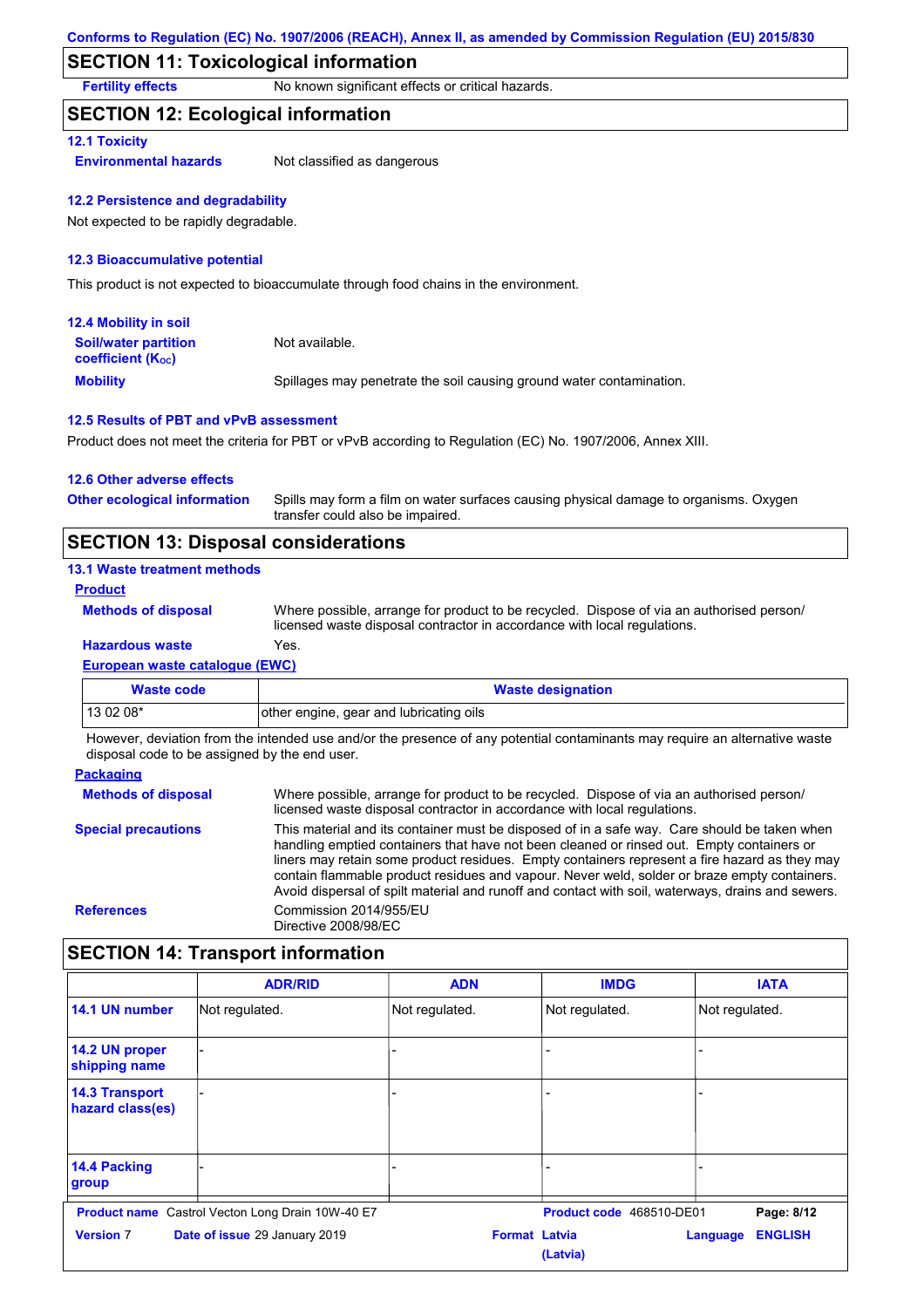|  |  | Conforms to Regulation (EC) No. 1907/2006 (REACH), Annex II, as amended by Commission Regulation (EU) 2015/830 |  |
|--|--|----------------------------------------------------------------------------------------------------------------|--|
|--|--|----------------------------------------------------------------------------------------------------------------|--|

### **SECTION 14: Transport information**

|                                  | __________________________________ |      |     |                 |
|----------------------------------|------------------------------------|------|-----|-----------------|
| 14.5                             | INo.                               | 'No. | No. | IN <sub>o</sub> |
| <b>Environmental</b>             |                                    |      |     |                 |
| hazards                          |                                    |      |     |                 |
| <b>Additional</b><br>information |                                    |      |     |                 |

**14.6 Special precautions for user** Not available.

#### **14.7 Transport in bulk according to Annex II of Marpol and the IBC Code** Not available.

## **SECTION 15: Regulatory information**

**Other regulations REACH Status** The company, as identified in Section 1, sells this product in the EU in compliance with the current requirements of REACH. **15.1 Safety, health and environmental regulations/legislation specific for the substance or mixture EU Regulation (EC) No. 1907/2006 (REACH) Annex XIV - List of substances subject to authorisation Substances of very high concern** None of the components are listed. All components are listed or exempted. All components are listed or exempted. All components are listed or exempted. All components are listed or exempted. All components are listed or exempted. All components are listed or exempted. All components are listed or exempted. **United States inventory (TSCA 8b) Australia inventory (AICS) Canada inventory China inventory (IECSC) Japan inventory (ENCS) Korea inventory (KECI) Philippines inventory (PICCS) Taiwan Chemical Substances Inventory (TCSI)** All components are listed or exempted. **Ozone depleting substances (1005/2009/EU)** Not listed. **Prior Informed Consent (PIC) (649/2012/EU)** Not listed. **Seveso Directive** None of the components are listed. **Annex XIV**

This product is not controlled under the Seveso Directive.

| <b>15.2 Chemical safety</b><br>assessment               | A Chemical Safety Assessment has been carried out for one or more of substances within this<br>mixture. A Chemical Safety Assessment has not been carried out for the mixture itself.                                                                                                                                                                                                                                                                       |                      |                          |          |                |
|---------------------------------------------------------|-------------------------------------------------------------------------------------------------------------------------------------------------------------------------------------------------------------------------------------------------------------------------------------------------------------------------------------------------------------------------------------------------------------------------------------------------------------|----------------------|--------------------------|----------|----------------|
| <b>SECTION 16: Other information</b>                    |                                                                                                                                                                                                                                                                                                                                                                                                                                                             |                      |                          |          |                |
| <b>Abbreviations and acronyms</b>                       | ADN = European Provisions concerning the International Carriage of Dangerous Goods by<br>Inland Waterway<br>ADR = The European Agreement concerning the International Carriage of Dangerous Goods by<br>Road<br>$ATE = Acute Toxicity Estimate$<br><b>BCF</b> = Bioconcentration Factor<br>CAS = Chemical Abstracts Service<br>CLP = Classification, Labelling and Packaging Regulation [Regulation (EC) No. 1272/2008]<br>CSA = Chemical Safety Assessment |                      |                          |          |                |
| <b>Product name</b> Castrol Vecton Long Drain 10W-40 E7 |                                                                                                                                                                                                                                                                                                                                                                                                                                                             |                      | Product code 468510-DE01 |          | Page: 9/12     |
| <b>Version 7</b>                                        | Date of issue 29 January 2019                                                                                                                                                                                                                                                                                                                                                                                                                               | <b>Format Latvia</b> | (Latvia)                 | Language | <b>ENGLISH</b> |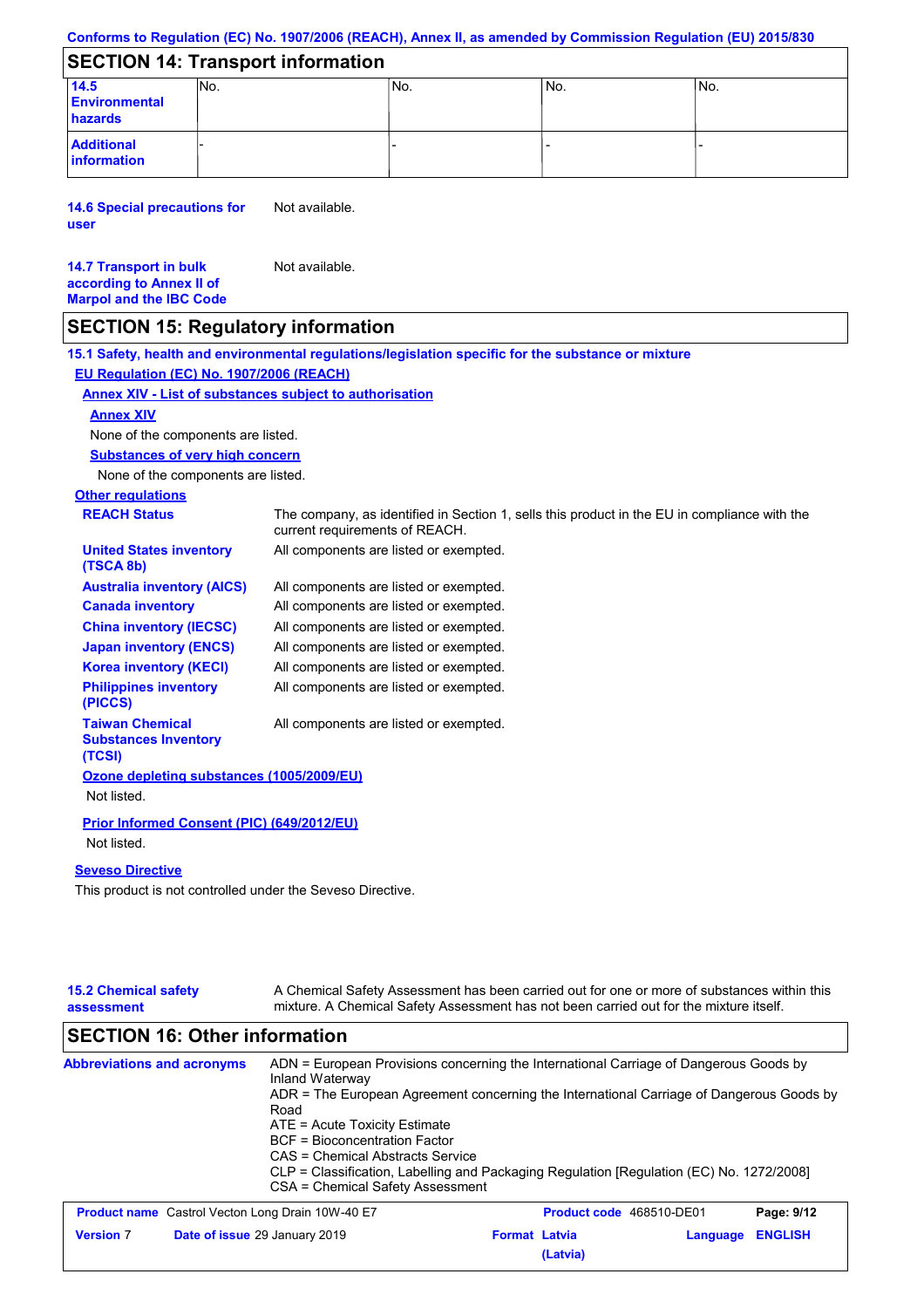# **SECTION 16: Other information**

| CSR = Chemical Safety Report                                                            |
|-----------------------------------------------------------------------------------------|
| <b>DMEL = Derived Minimal Effect Level</b>                                              |
| DNEL = Derived No Effect Level                                                          |
| EINECS = European Inventory of Existing Commercial chemical Substances                  |
| ES = Exposure Scenario                                                                  |
| EUH statement = CLP-specific Hazard statement                                           |
| EWC = European Waste Catalogue                                                          |
| GHS = Globally Harmonized System of Classification and Labelling of Chemicals           |
| IATA = International Air Transport Association                                          |
| IBC = Intermediate Bulk Container                                                       |
| <b>IMDG = International Maritime Dangerous Goods</b>                                    |
| LogPow = logarithm of the octanol/water partition coefficient                           |
| MARPOL = International Convention for the Prevention of Pollution From Ships, 1973 as   |
| modified by the Protocol of 1978. ("Marpol" = marine pollution)                         |
| OECD = Organisation for Economic Co-operation and Development                           |
| PBT = Persistent, Bioaccumulative and Toxic                                             |
| <b>PNEC = Predicted No Effect Concentration</b>                                         |
| REACH = Registration, Evaluation, Authorisation and Restriction of Chemicals Regulation |
| [Requlation (EC) No. 1907/2006]                                                         |
| RID = The Regulations concerning the International Carriage of Dangerous Goods by Rail  |
| <b>RRN = REACH Registration Number</b>                                                  |
| SADT = Self-Accelerating Decomposition Temperature                                      |
| SVHC = Substances of Very High Concern                                                  |
| STOT-RE = Specific Target Organ Toxicity - Repeated Exposure                            |
| STOT-SE = Specific Target Organ Toxicity - Single Exposure                              |
| TWA = Time weighted average                                                             |
| $UN = United Nations$                                                                   |
| UVCB = Complex hydrocarbon substance<br>VOC = Volatile Organic Compound                 |
| vPvB = Very Persistent and Very Bioaccumulative                                         |
| Varies = may contain one or more of the following 64741-88-4 / RRN 01-2119488706-23,    |
| 64741-89-5 / RRN 01-2119487067-30, 64741-95-3 / RRN 01-2119487081-40, 64741-96-4/ RRN   |
| 01-2119483621-38, 64742-01-4 / RRN 01-2119488707-21, 64742-44-5 / RRN                   |
| 01-2119985177-24, 64742-45-6, 64742-52-5 / RRN 01-2119467170-45, 64742-53-6 / RRN       |
| 01-2119480375-34, 64742-54-7 / RRN 01-2119484627-25, 64742-55-8 / RRN                   |
| 01-2119487077-29, 64742-56-9 / RRN 01-2119480132-48, 64742-57-0 / RRN                   |
| 01-2119489287-22, 64742-58-1, 64742-62-7 / RRN 01-2119480472-38, 64742-63-8,            |
| 64742-65-0 / RRN 01-2119471299-27, 64742-70-7 / RRN 01-2119487080-42, 72623-85-9 /      |
| RRN 01-2119555262-43, 72623-86-0 / RRN 01-2119474878-16, 72623-87-1 / RRN               |
| 01-2119474889-13                                                                        |
|                                                                                         |

**Procedure used to derive the classification according to Regulation (EC) No. 1272/2008 [CLP/GHS]**

|                                                        | <b>Classification</b><br><b>Justification</b>                                                                                            |                                                                                                                                                                                                                                                                                                       |
|--------------------------------------------------------|------------------------------------------------------------------------------------------------------------------------------------------|-------------------------------------------------------------------------------------------------------------------------------------------------------------------------------------------------------------------------------------------------------------------------------------------------------|
| <b>Mot classified.</b>                                 |                                                                                                                                          |                                                                                                                                                                                                                                                                                                       |
| <b>Full text of abbreviated H</b><br><b>statements</b> | <b>H</b> 304<br>H315<br>H317<br>H318<br>H373<br>H411                                                                                     | May be fatal if swallowed and enters airways.<br>Causes skin irritation.<br>May cause an allergic skin reaction.<br>Causes serious eye damage.<br>May cause damage to organs through prolonged or repeated<br>exposure.<br>Toxic to aquatic life with long lasting effects.                           |
| <b>Full text of classifications</b><br>[CLP/GHS]       | <b>Aguatic Chronic 2, H411</b><br>Asp. Tox. 1, H304<br>Eye Dam. 1, H318<br>Skin Irrit. 2, H315<br>Skin Sens. 1B, H317<br>STOT RE 2, H373 | LONG-TERM (CHRONIC) AQUATIC HAZARD - Category 2<br><b>ASPIRATION HAZARD - Category 1</b><br>SERIOUS EYE DAMAGE/EYE IRRITATION - Category 1<br>SKIN CORROSION/IRRITATION - Category 2<br>SKIN SENSITISATION - Category 1B<br>SPECIFIC TARGET ORGAN TOXICITY - REPEATED<br><b>EXPOSURE - Category 2</b> |
| <b>History</b>                                         |                                                                                                                                          |                                                                                                                                                                                                                                                                                                       |
| Date of issue/ Date of<br>revision                     | 29/01/2019.                                                                                                                              |                                                                                                                                                                                                                                                                                                       |
| Date of previous issue                                 | 30/10/2018.                                                                                                                              |                                                                                                                                                                                                                                                                                                       |
| <b>Prepared by</b>                                     | <b>Product Stewardship</b>                                                                                                               |                                                                                                                                                                                                                                                                                                       |
|                                                        | $\triangledown$ Indicates information that has changed from previously issued version.                                                   |                                                                                                                                                                                                                                                                                                       |
| <b>Notice to reader</b>                                |                                                                                                                                          |                                                                                                                                                                                                                                                                                                       |

| <b>Product name</b> Castrol Vecton Long Drain 10W-40 E7 |                                      | <b>Product code</b> 468510-DE01 |          | Page: 10/12             |  |
|---------------------------------------------------------|--------------------------------------|---------------------------------|----------|-------------------------|--|
| <b>Version 7</b>                                        | <b>Date of issue 29 January 2019</b> | <b>Format Latvia</b>            |          | <b>Language ENGLISH</b> |  |
|                                                         |                                      |                                 | (Latvia) |                         |  |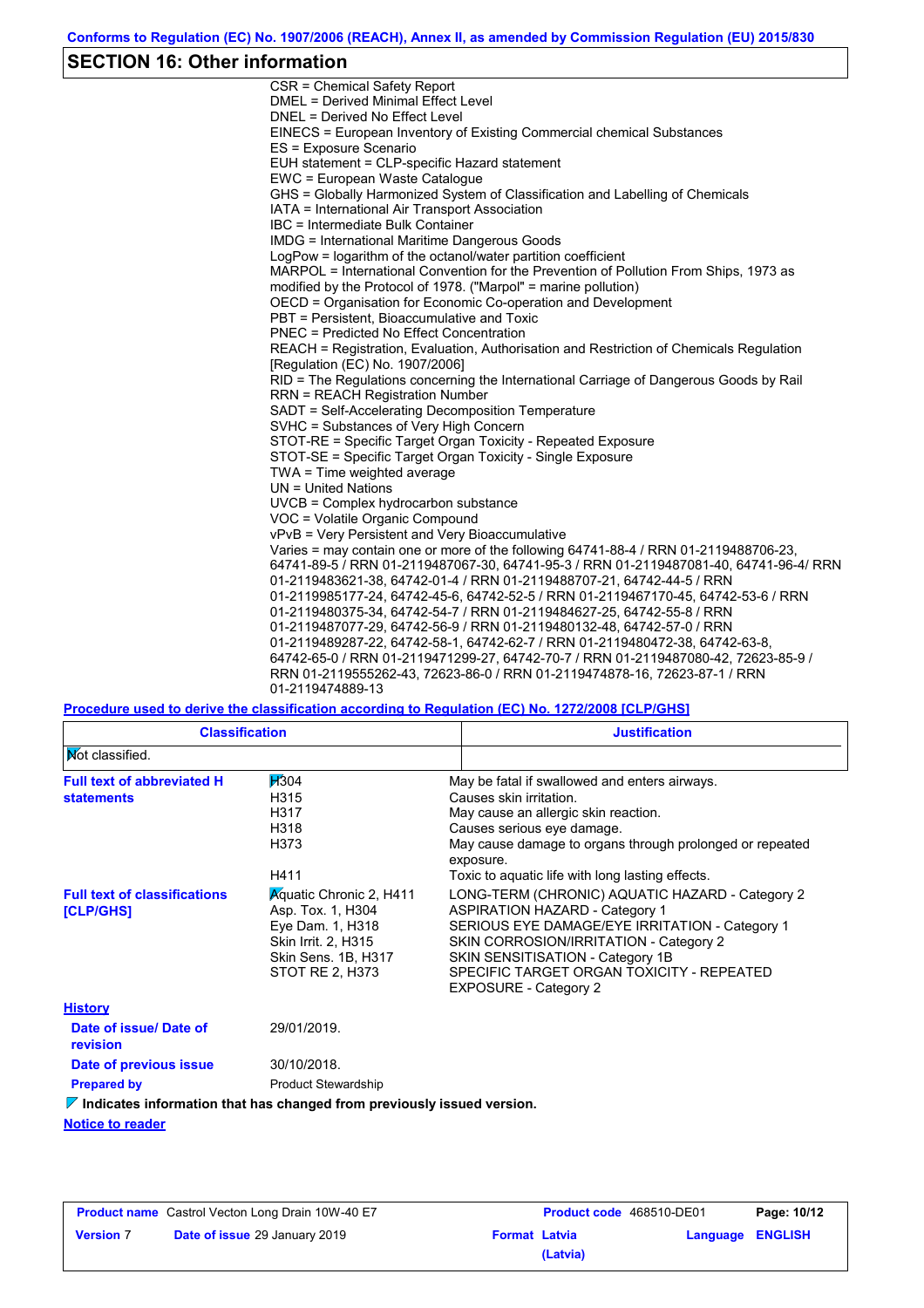## **SECTION 16: Other information**

All reasonably practicable steps have been taken to ensure this data sheet and the health, safety and environmental information contained in it is accurate as of the date specified below. No warranty or representation, express or implied is made as to the accuracy or completeness of the data and information in this data sheet.

The data and advice given apply when the product is sold for the stated application or applications. You should not use the product other than for the stated application or applications without seeking advice from BP Group.

It is the user's obligation to evaluate and use this product safely and to comply with all applicable laws and regulations. The BP Group shall not be responsible for any damage or injury resulting from use, other than the stated product use of the material, from any failure to adhere to recommendations, or from any hazards inherent in the nature of the material. Purchasers of the product for supply to a third party for use at work, have a duty to take all necessary steps to ensure that any person handling or using the product is provided with the information in this sheet. Employers have a duty to tell employees and others who may be affected of any hazards described in this sheet and of any precautions that should be taken. You can contact the BP Group to ensure that this document is the most current available. Alteration of this document is strictly prohibited.

|                  | <b>Product name</b> Castrol Vecton Long Drain 10W-40 E7 |                      | <b>Product code</b> 468510-DE01 |                         | Page: 11/12 |
|------------------|---------------------------------------------------------|----------------------|---------------------------------|-------------------------|-------------|
| <b>Version</b> 7 | <b>Date of issue 29 January 2019</b>                    | <b>Format Latvia</b> |                                 | <b>Language ENGLISH</b> |             |
|                  |                                                         |                      | (Latvia)                        |                         |             |